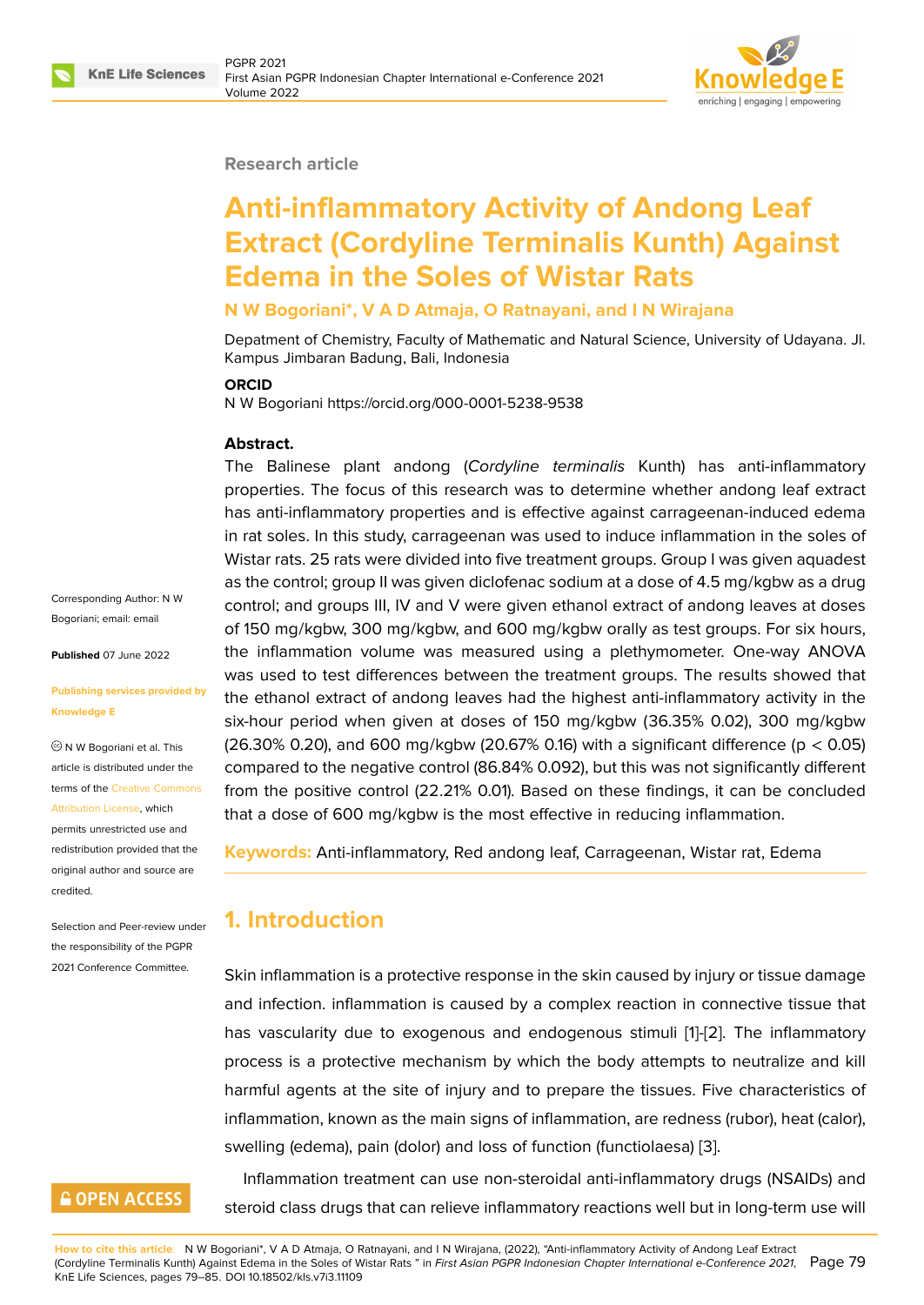have side effects in the form of gastrointestinal disorders such as gastric ulcers, impaired kidney function and pregnancy induction. Long-term use of steroid drugs will reduce the body's immune response to infections, osteoporosis, moonface, and hypertension [1]-[2].

Currently, treatment using natural ingredients, namely plants, is increasing. The community's need to treat diseases by using plants is one of the current phenomena. [M](#page-5-0)e[d](#page-5-1)icinal plants contain many components of active compounds and have various pharmacological effects that need to be scientifically proven.

One of the medicinal plants that can be used for anti-inflammatory treatment is andong leaf (*Cordyline terminalis*), which is traditionally used as a swelling medicine in Bali. The chemical components contained in the leaves of Andong are saponins, tannins, flavonoids, polyphenols, polysaccharides [4]-[5]. One of the content of Andong leaf extract that has the potential as an anti-inflammatory drug is flavonoids. Siriwardana *et al*. (2013) reported that flavonoids have the potential to inhibit the cyclooxygenase enzyme so that the formation of prostaglandins i[s](#page-5-3) i[nh](#page-5-4)ibited in the inflammatory process. flavonoids are able to protect lipid membranes against damaging reductions[6]. Flavonoids can also inhibit the release of inflammatory mediators such as histamine and prostaglandins [7].

Based on the description above, the research objective was to evaluate the a[nti](#page-5-5)inflammatory activity and effectiveness of the ethanol extract of andong leaves on the soles of rats induce[d b](#page-6-0)y 1% carrageenan.

# **2. Methodology**

## **2.1. Material and Tools**

In this study, the test material used was andong leaf [5], the chemicals used were lambda (λ) type carrageenan (Sigma Chemical Co), Sodium Chloride 0.9% w/v ( Otsuka, Indonesia), diclofenac sodium (Pharos), 96% ethanol (IkapharmindoPutramas), Carboxymethyl Cellulose Sodium (CMC), and distilled water.

The equipment used in this study included: beaker (Pyrex), measuring cup (Pyrex), oral injection syringe (Terumo), blender, Rotary Vacuum Evaporator (Heidolph), analytical balance (Mettler toledo), 60 mesh sieve, rat cage , stirring rod, ad libittum mouse drinking bottle, plesthymometer PANLAB LE 7500 model/series, and a set of maceration tools.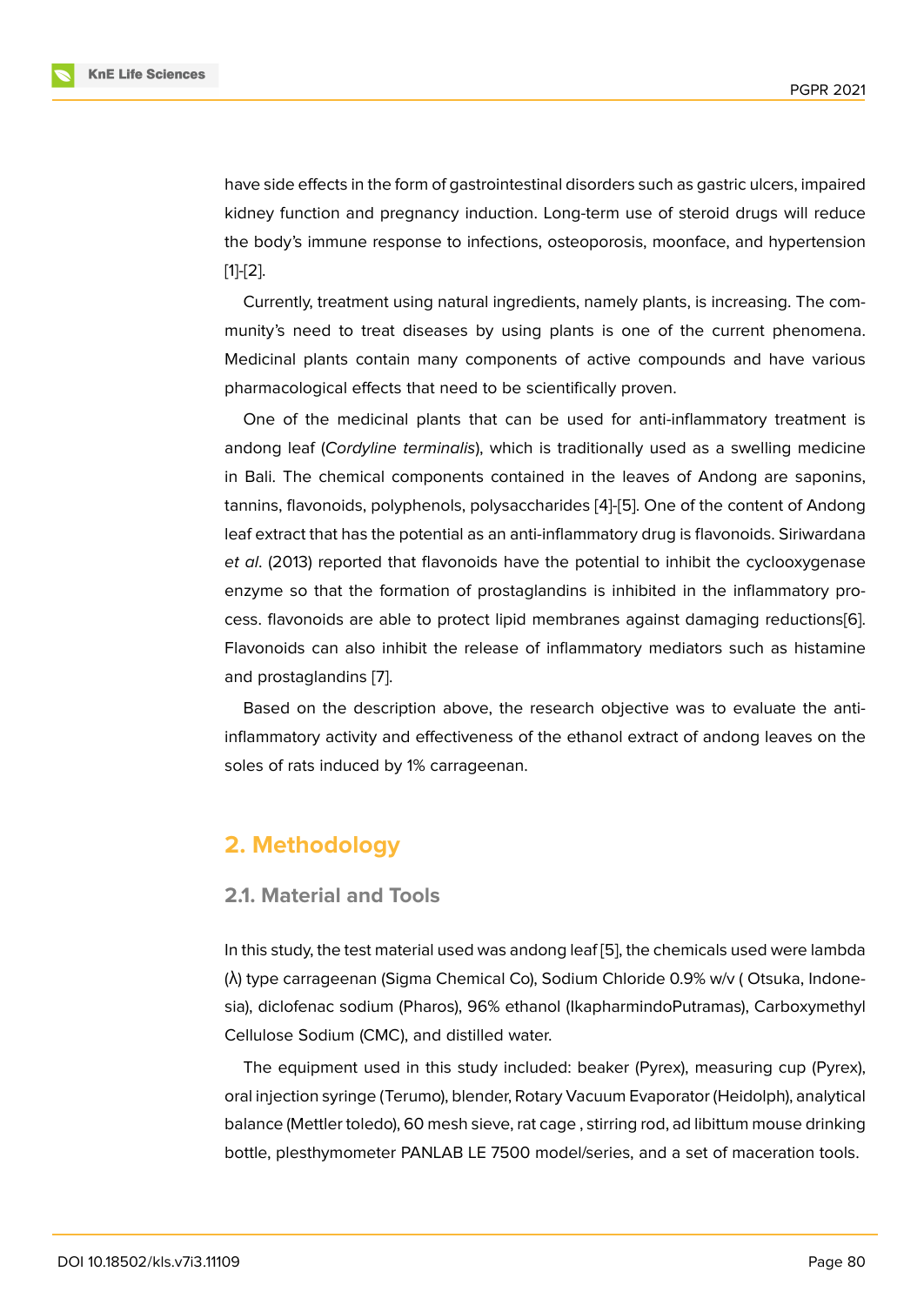### **2.2. Andong leaves extraction**

The powder 450 g of andong leaves was extracted by maceration technique using 96% ethanol, according to Bogoriani *et al*., 2021[5].

## **2.3. Activity test of andong leaf e[x](#page-5-4)tract on test animals**

The test animals used were white rats with the Wistar strain weighing 116-160 grams and 2-3 months old. The condition of the animal is healthy. The number of rats used were 25 which were divided into 5 groups and each group consisted of 5 rats, namely the normal control rat group which was given distilled water (K1), the rats group were given a suspension of 4.5 mg/kgbw sodium diclofenac (K2), and The rats were given red andong leaf extract with successive doses of 150 mg/kgbw (K3), 300 mg/kgbw (K4), 600 mg/kgbw (K5). The rats were adapted in cages for approximately 1 week for the acclimatization process. During the process, it is ensured that the needs for food and drink are met. Rats were fasted for 18 hours before treatment, but drinking water was still given (ad libitium) [8]. The rats were then weighed and marked on the joint of the left hind leg using a marker [9]. This mark is used as the limit in the immersion of the foot on the plesthymometer to measure the volume of edema. After that, the rat's left leg was inserted into the plest[hy](#page-6-1)mometer to the mark that had been made previously, and the initial volume ( $\mathsf{V}_0$ ) of the [ra](#page-6-2)t's foot was recorded each group, namely the volume of the foot before being given the drug and induced with a carrageenan solution. Each rat was given a suspension of the test material orally according to its group. One hour later the treatment group was induced subplantarly with 0.1 ml solution of 1% carrageenan, after 1 hour the measurements were taken with a plesthymometer. The volume of the rat's feet (Vt) was recorded asvolume and diameter of the feet after being given the drug and induced with carrageenan solution. Measurements were taken every 60 minutes for 360 minutes.

The volume of inflammation is the difference in the volume of the rat's paws after and before the carrageenan injection.

#### **2.4. Calculation of inflammation percentage**

% Inflammation = 
$$
\frac{Vt - Vo}{Vo} \times 100\%
$$

Information:

Vt = Volume of rat paws in each group at time t after treatment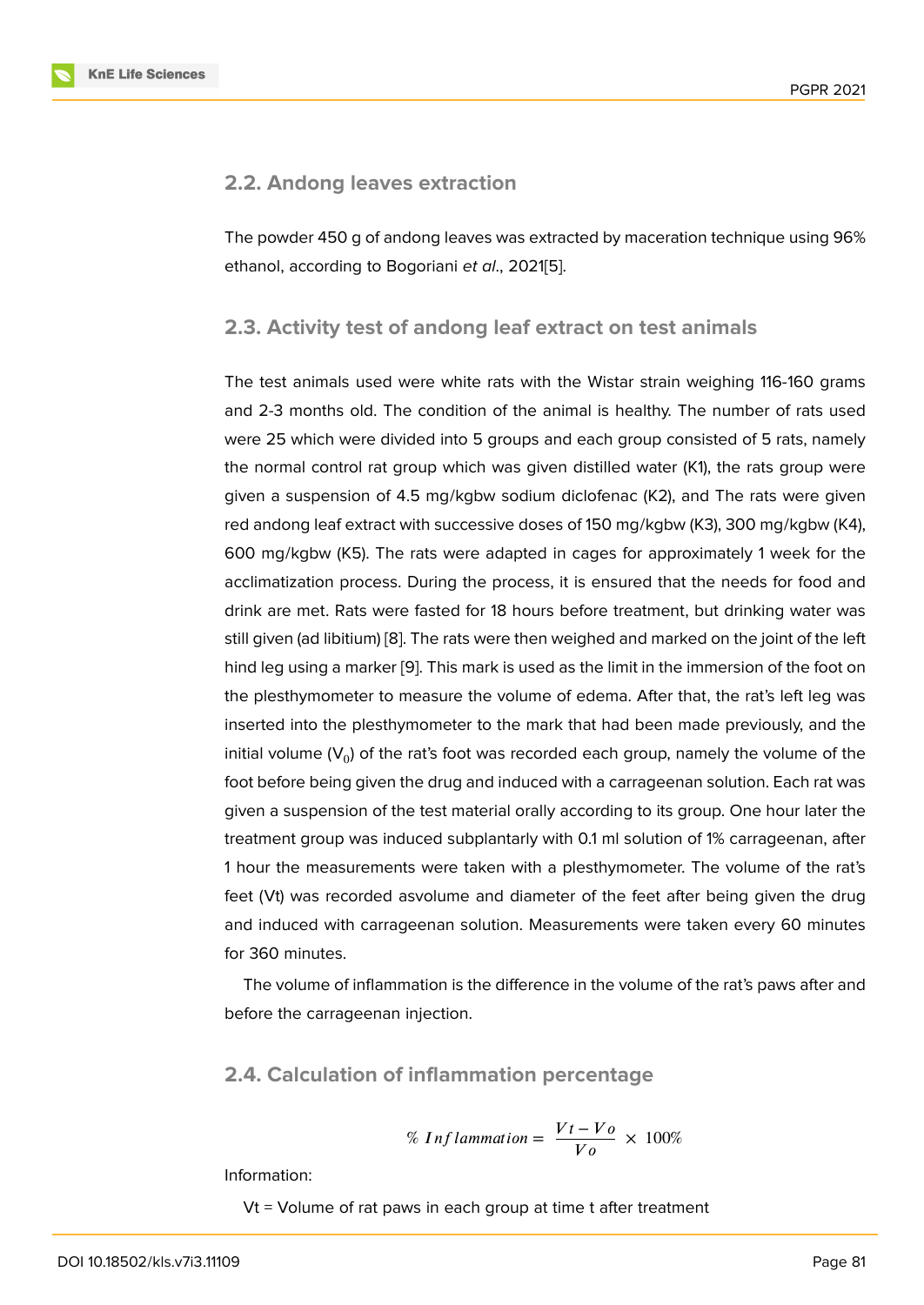Vo = Volume of rat paws in each group before treatment[10].

1. (a) Analysis of statistic

Data analysis was carried out statistically using one way ANOVA and determined according to Bogoriani *et al*., 2020[11]

# **3. Result and Discussio[n](#page-6-3)**

The percentage of anti-inflammatory activity of the ethanol extract of red andong leaves can be seen in Table 1.The increase in the average percentage of anti-inflammatory in all test groups showed that the negative control group who was given orally aquadest had the largest percentage of inflammation compared to the other test groups because the negative control group did not contain active substances that could inhibit the formation of edema. In the negative control, maximal edema was formed at the fifth hourand the sixth.

| <b>Observati</b><br>Time | Treatment                                                     |                                             |                              |                                    |                                        |
|--------------------------|---------------------------------------------------------------|---------------------------------------------|------------------------------|------------------------------------|----------------------------------------|
|                          | Average percentage of edema (%) + SD every 1 hour for 6 hours |                                             |                              |                                    |                                        |
| hours                    | $\mathsf{K}_1$                                                | К,                                          | $\mathbf{K}_3$               | $\mathbf{K}_{4}$                   | $\mathbf{K}_{5}$                       |
|                          | 34.01<br>0.07                                                 | $+ 7.40 + 0.10$                             | 18.17<br>$0,014^{a,b}$       | $+13.79$<br>$0.13^{a,b}$           | $+$ 10.51 + 0.21 <sup><i>a,b</i></sup> |
| 2                        | 44.73<br>0.06                                                 | $+22.12+0.06$                               | 36.35<br>$+$<br>$0.02^{a,b}$ | 31.03<br>$+$<br>$0.16^{a,b}$       | 15.77<br>$0.22^{a,b}$                  |
| 3                        | 60.52<br>0.07                                                 | $+33.32 + 0.36$                             | 45.44<br>$0.18^{a,b}$        | $+41.37$<br>$^{+}$<br>$0.39^{a,b}$ | 21.04<br>$+0.23^{a,b}$                 |
| 4                        | 65.77<br>0.08                                                 | $+33.32 + 0.05$                             | 45.44<br>$0.03^{a,b}$        | 44.83<br>$0.16^{a,b}$              | 31.56<br>$0.24^{a,b}$                  |
| 5                        | 84.20<br>0.10                                                 | $+$ 40.73 + 0.04 58.61 +0.17 <sup>a,b</sup> |                              | 54.53<br>$+0.02^{a,b}$             | 52.62<br>$0.29^{a,b}$                  |
| 6                        | 86.83<br>0.09                                                 | $22.21 + 0.01$<br>$+$                       | 36.35<br>$+$<br>$0.03^{a,b}$ | 26.30<br>$+0.20^{a,b}$             | $20.67 + 0.16^a$                       |

Table 1: Average percentage of foot edema of Wistar rats at each observation time (%).

Description: K1 (normal control group given aquadest); K2 (drug control group given diclofenac sodium at a dose of 4.5 mg/kgbw), and K3,K4,K5 (test group given ethanol extract of andong leaves at a dose of 150 mg/kgbw, 300 mg/kgbw, and 600 mg/kgbw )

 $a$  Shows difference of significantly from K1 p  $<$  0.05

 $<sup>b</sup>$  Shows difference of significantly from K2 p < 0.05</sup>

This anti-inflammatory test aimed to evaluate the anti-inflammatory effectiveness of andong leaf extract against male white rats. Carrageenan-induced rat paw edema is the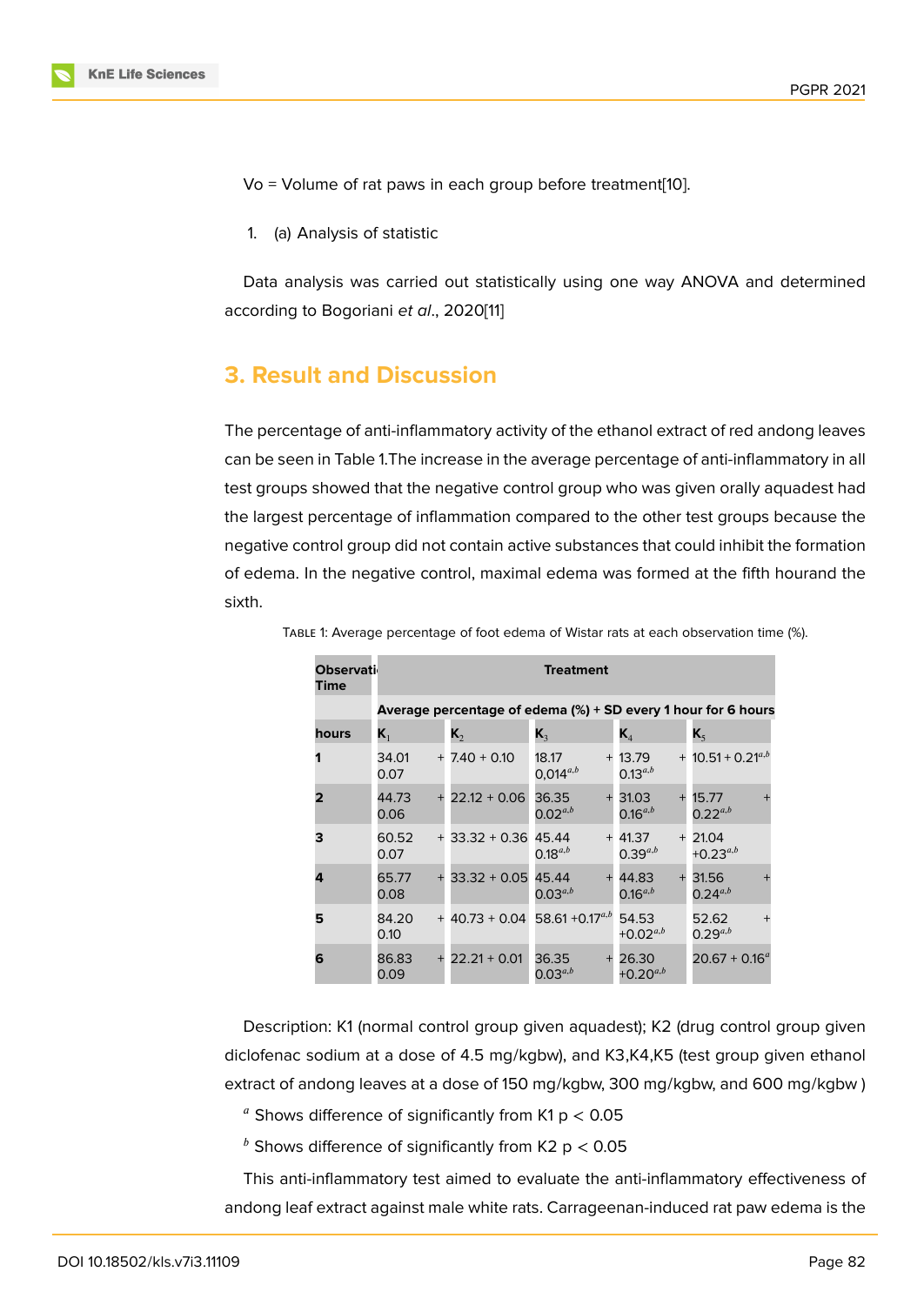standard experimental model of acute inflammation [12]. Carrageenan is a mucopolysaccharide obtained from Irish red seaweed (*Chondruscrispus*). Carrageenan plays a role in the formation of edema in a model of acute inflammation [13]. Carrageenan is a foreign substance (antigen) which when it enters t[he](#page-6-4) body will stimulate the release of inflammatory mediators such as histamine, causing inflammation due to the body's antibodies reacting to these antigens to counter their effects [14[\].](#page-6-5)

The results of phytochemical screening of andong leaves were reported to contain flavonoid, alkaloids, saponins, tannins, and phenols compounds [5].

Anti-inflammatory activity testing was carried out using a [ple](#page-6-6)sthymometer with the principle of measurement based on Archimedes' law. In this study, carrageenan injection was carried out 60 minutes after treatment, the formatio[n](#page-5-4) of inflammation by carrageenan did not cause tissue damage even though the inflammation could last for 360 minutes and gradually decrease over one day[15].

Based on the calculation results, it was found that the K3 group was 150mg/kgbw; K4300 mg/kgbw; K5 600 mg/kgbw has had an inhibitory effect of edema on the soles of rats with inflammation percentage of  $36.35 \pm 0.03$ %;  $26.30 \pm 0.20$ %;  $20.67 \pm 0.16$ % respectively;

The greatest anti-inflammatory effect was found in the 600 mg/kgbw group. The anti-inflammatory effect was shown by the smallest percentage of inflammation during the 6-hour observation. Based on the LSD test results showed that the K3 group was 150 mg/kgbw; K4300 mg/kgbw; K5600 mg/kgbw hadanti-inflammatory effect, from the three doses, the dose that showed the lowest percent inflammation during 6 hours of observation was the K5 dose of 600 mg/kgbw. It is suspected that this dose is the optimal dose that can inhibit the formation of edema on the soles of the rat's feet.

The existence of an anti-inflammatory effect is thought to be due to the activity of secondary metabolites contained in the ethanol extract of andong leaves, namely flavonoids, alkaloids, saponins, tannins, steroid and phenols. One of the secondary metabolites thought to have anti-inflammatory activity is flavonoids, the mechanism of action of flavonoids as anti-inflammatory can be through several pathways by inhibiting cyclooxygenase (COX) and lipoxygenase activities, inhibiting leukocyte accumulation, inhibiting neutrophil degranulation, inhibiting histamine [16]. In addition, the mechanism of flavonoids in inhibiting inflammation is through two ways, namely by inhibiting arachidonic acid and the secretion of lysosomal and endothelial enzymes so that proliferation and exudation of the inflammatory process [oc](#page-6-8)cur. The inhibition of the release of arachidonic acid from inflammatory cells will lead to less availability of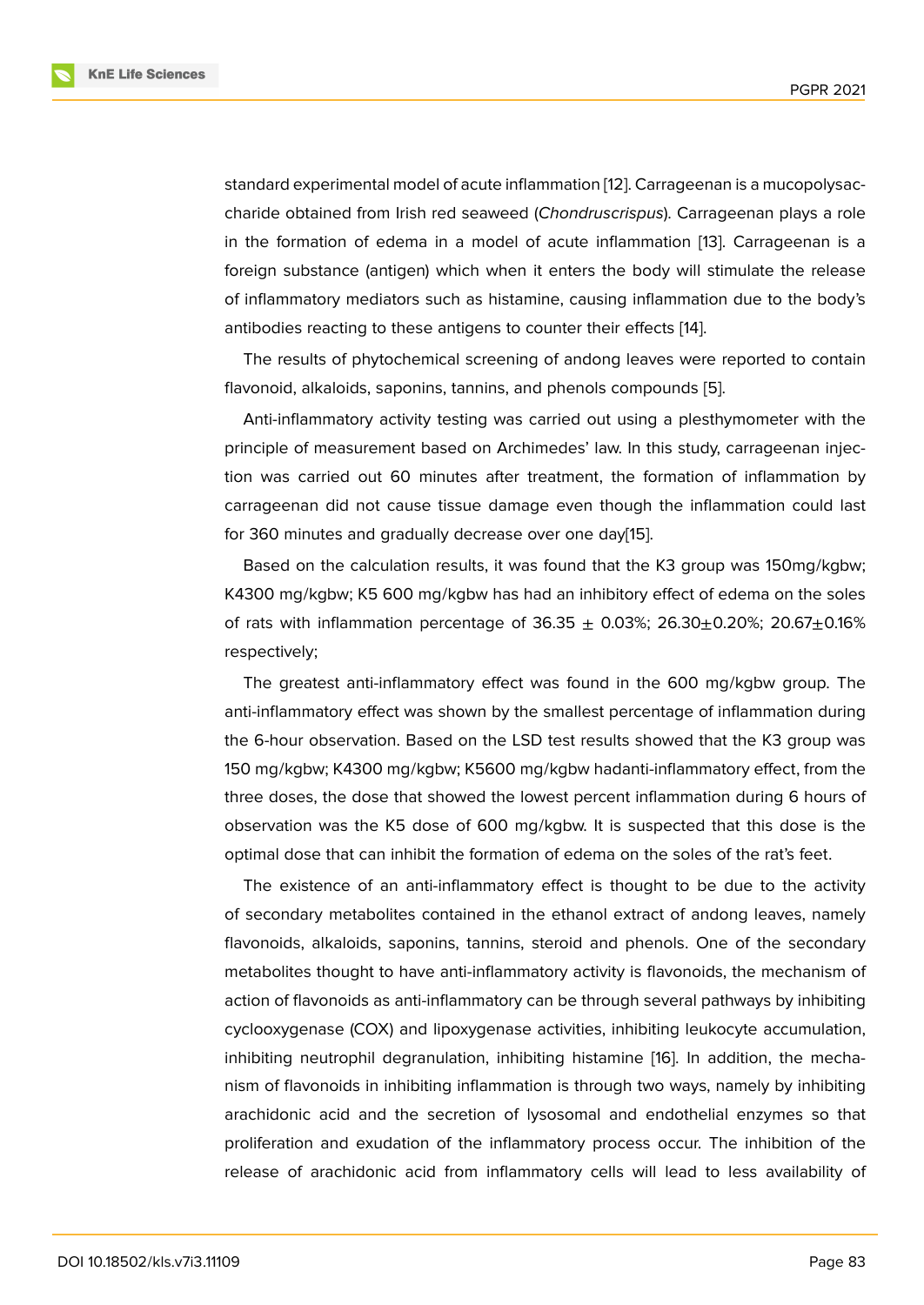arachidonic substrate for the cyclooxygenase pathway and the lipoxygenase pathway[1]- [2]. In addition to flavonoids, other bioactive compounds that have the potential as antiinflammatory are saponins. Saponins have an anti-inflammatory mechanism by inhibiting the formation of exudate and inhibiting vascular permeability[17].

# **4. Conclusion**

The results showed that the ethanol extract of Andong leaves at doses of 150 mg/kgbw, 300 mg/kgbw, and 600 mg/kgbw had anti-inflammatory activity against carrageenaninduced Wistar rat edema with a significant difference compared to negative controls and not significantly different from positive control.

Andong leaf ethanol extract which gave the highest anti-inflammatory activity for rat foot edema was at a dose of 600 mg/kgbw in terms of volume measurement of edema and the percentage of inflammation produced was close to the value of the positive control, which was  $20.67 \pm 0.16\%$ .

# **References**

- [1] Wong RSY. Disease-modifying effects of long-term and continuous use of nonsteroidal anti-inflammatory drugs (NSAIDs) in spondyloarthritis. Advances in Pharmacological Sciences. 2019;2019:1-6.
- <span id="page-5-0"></span>[2] Chandan JS, Zemedikun DT, Thayakaran R et al. Nonsteroidal antiinflammatory drugs and susceptibility to COVID-19. Arthritis & Rheumatology. 2021;73(5):731–739.
- <span id="page-5-1"></span>[3] Kee JL, Evelyn. Farmakologi; Pendekatan proses keperawatan. Cetakan pertama, penerbit buku kedokteran. Jakarta: 1996.
- <span id="page-5-2"></span>[4] Bogoriani NW, Suaniti NM, Bawa-Putra AA, Pradnya-Lestari KD. The activity of cordyline terminalis's leaf extract as antidiabetic in obese Wistar rats. Int J Pharm Res Allied Sci. 2019;8(2):206-213.
- <span id="page-5-3"></span>[5] Bogoriani NW, Putra AAB, Wahjuni S, Heltyani WE, Dewi NPPMS, Sadin VYK. The effect of andong (*Cordyline terminalis*) leave, one of the traditional plants in Bali as antioxidant and antibacterial. IOP Conference Series: Earth and Environmental science. 724 (2021) 012018 :1-15
- <span id="page-5-5"></span><span id="page-5-4"></span>[6] Siriwardana N, Kalupahana NS, Cekanova M, LeMieux M, Greer B, Moustaid-Moussa N. Review modulation of adipose tissue inflammation by bioactive food compounds. Journal of Nutritional Biochemistry. 2013;24(2013):613-623.